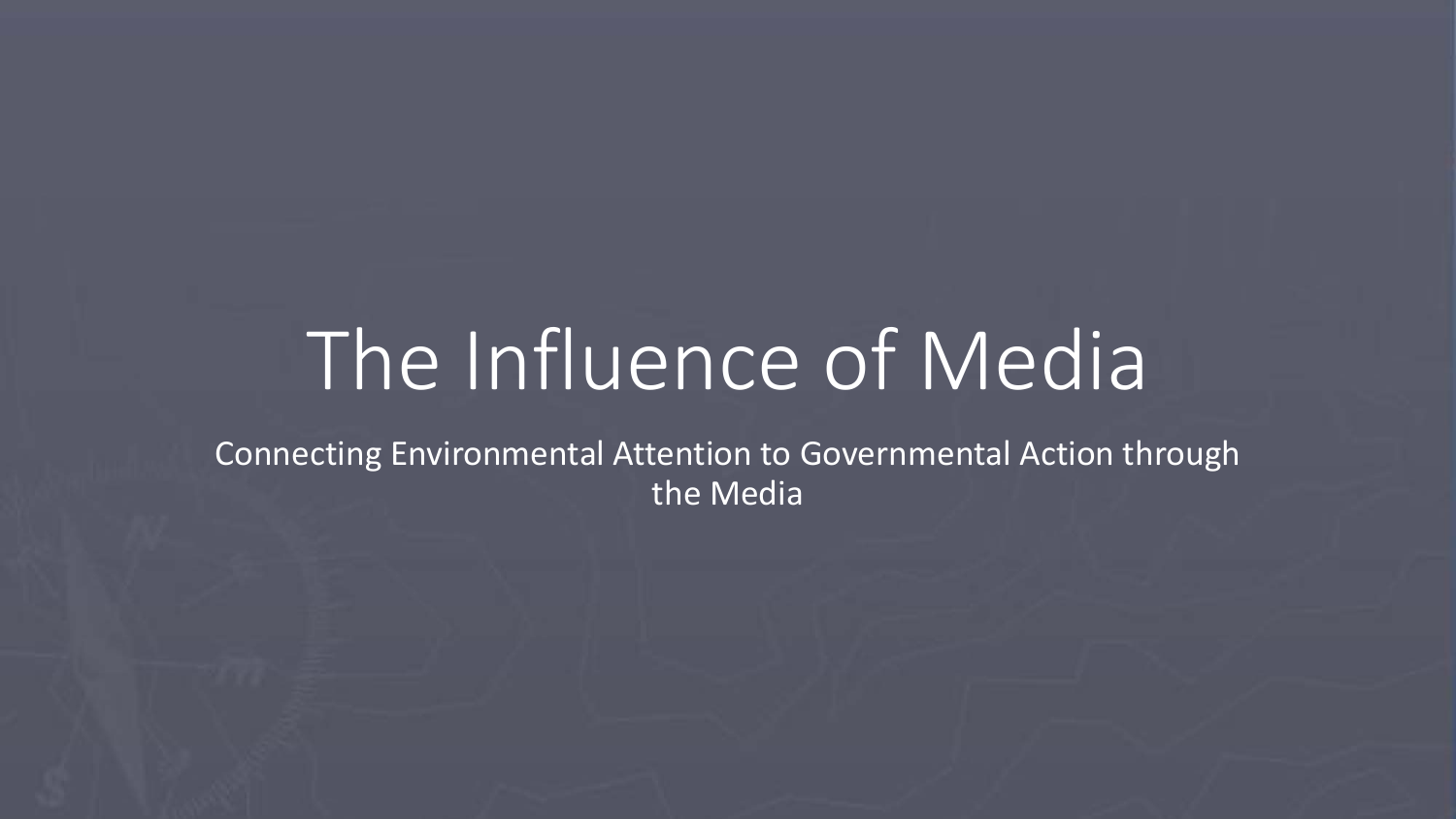### Modern role of Media

- Mass Media:
	- Television, radio, newspapers, magazines, the Internet and other means of popular communication.
- Increasingly Americans are getting their news from the internet, especially stories on social media
	- Reliability is often questionable at best •
- High-Tech Politics
	- Politicians and citizens are impacted by what they see on the media

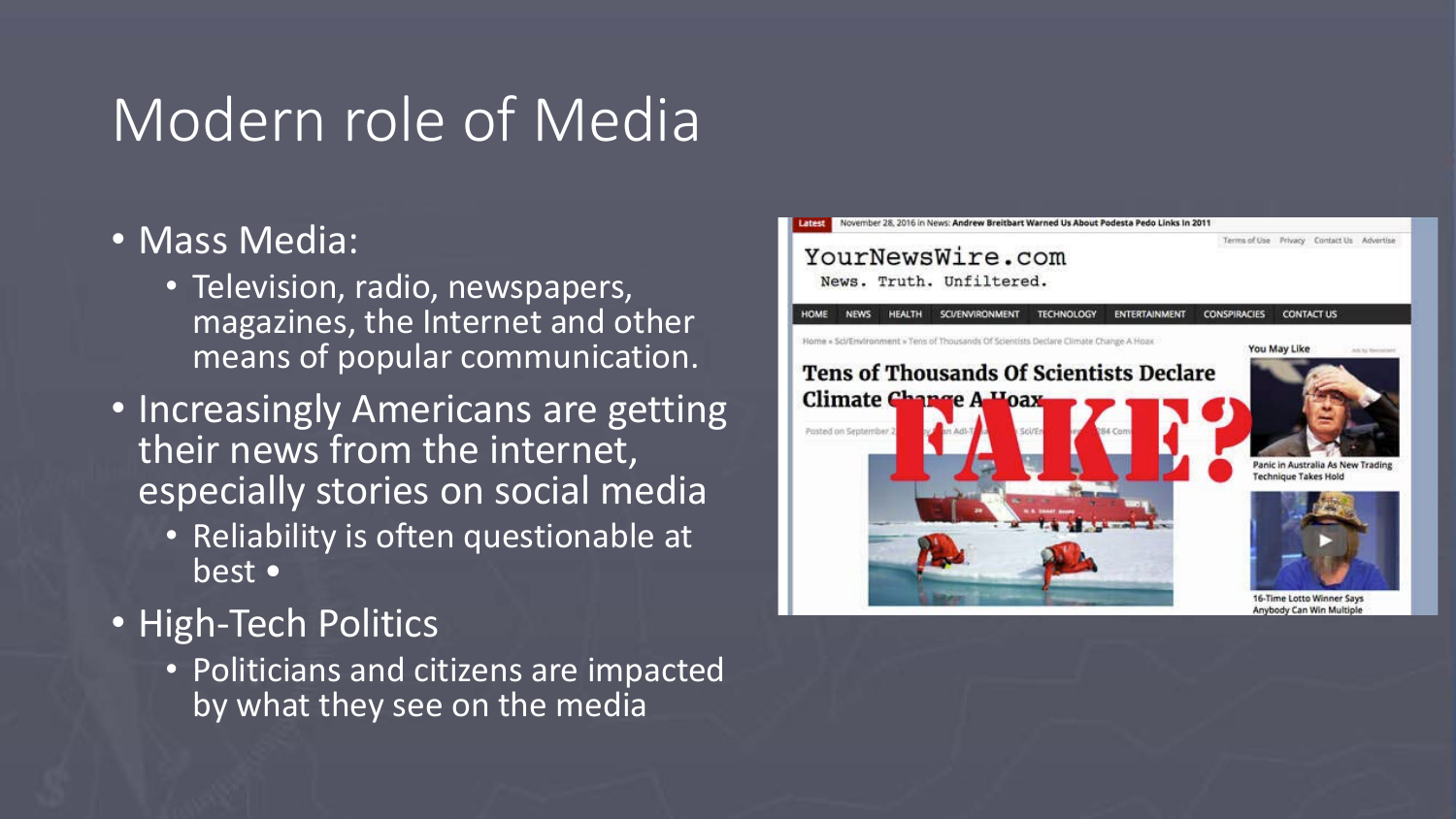### The Media as a Watchdog

- Use of Investigative Journalism
	- Media in search of Scandals, Scams and Schemes
	- Government remains more honest in fear of being found out by media
- Media contributes to negative view of government
	- Government Successes less reported on than failures

The Washington Wost emocracy Dies in Darkness

### **Energy and Environment**

Ш

Scott Pruitt's \$43,000 soundproof phone booth violated spending laws, federal watchdog finds

By Brady Dennis and Juliet Eilperin M Email the author

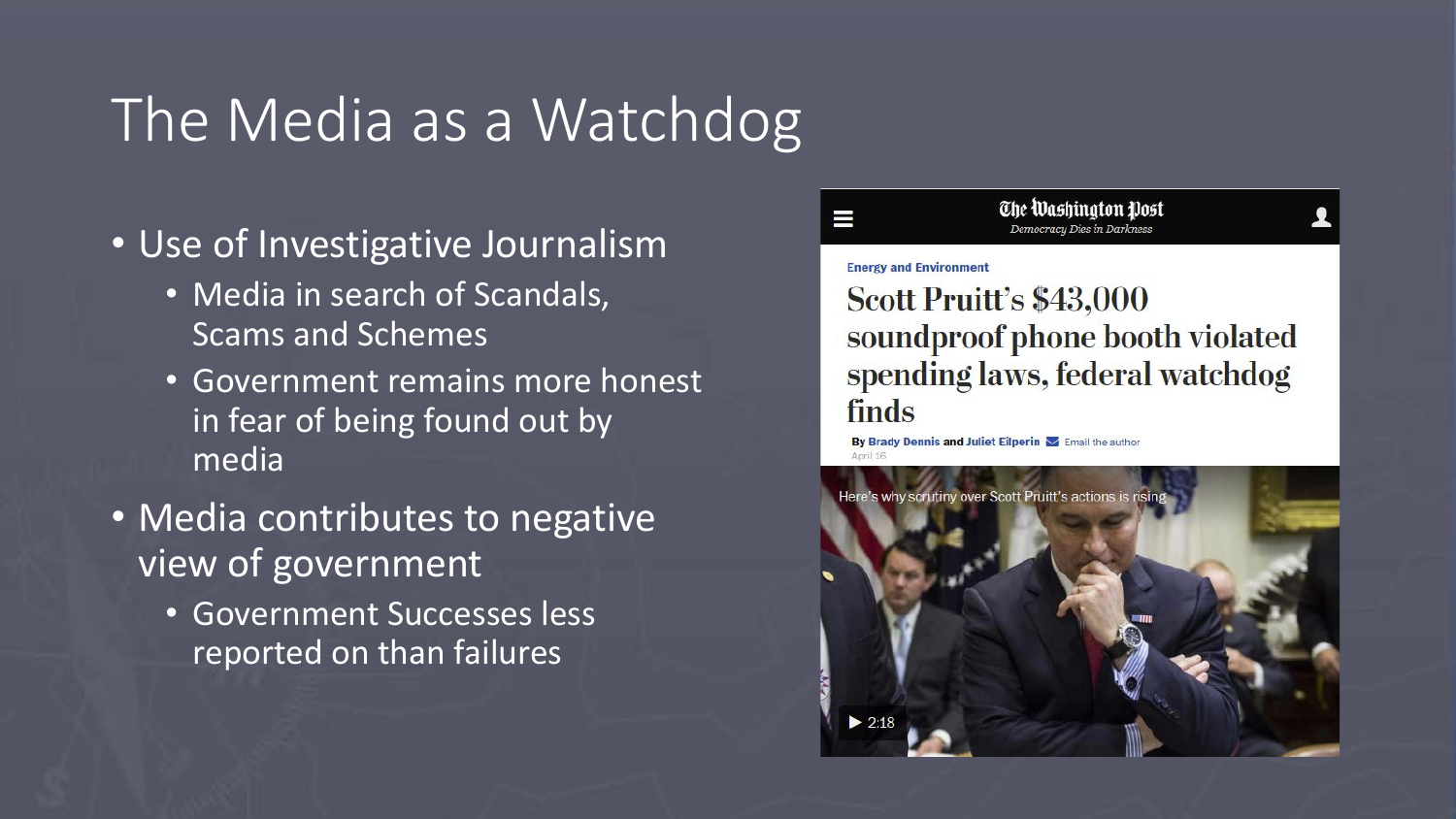### The Media as a Public Forum

- Media allows for the open discussion of politics
	- With freedom of speech also open criticism of government policies
- Politicians able to meet with media to defend or support policy or actions
	- Used as a way to criticize or defend policy issues against
	- Ways of selling policy to citizens

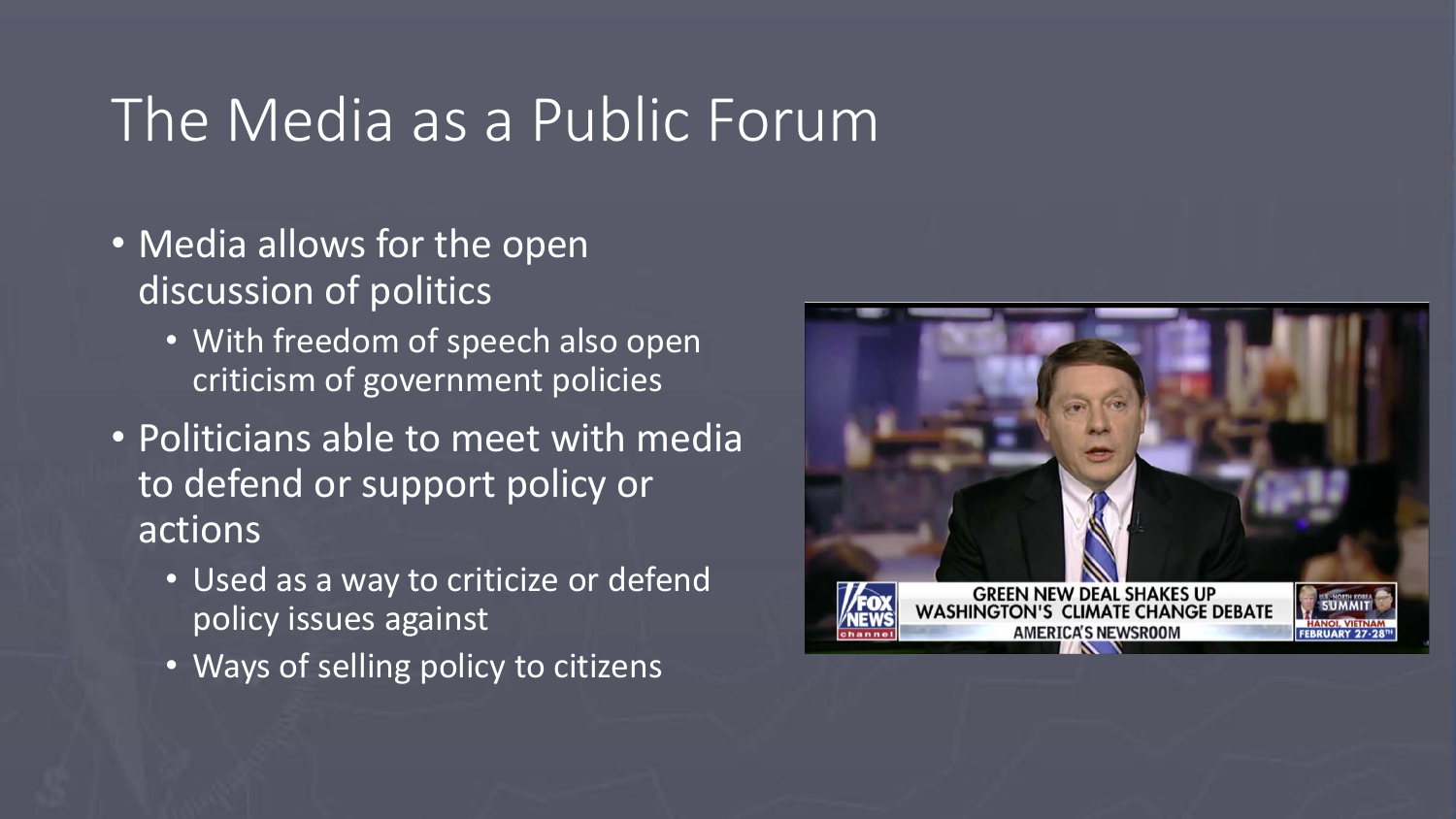## Media for Public Engagement – Linkage Institution

- Media is used as a way to keep citizens informed of the actions of the government
	- Ex. CNN Student News
- Media used to get citizens active in politics and attempts to encourage participation
	- Voter Registration